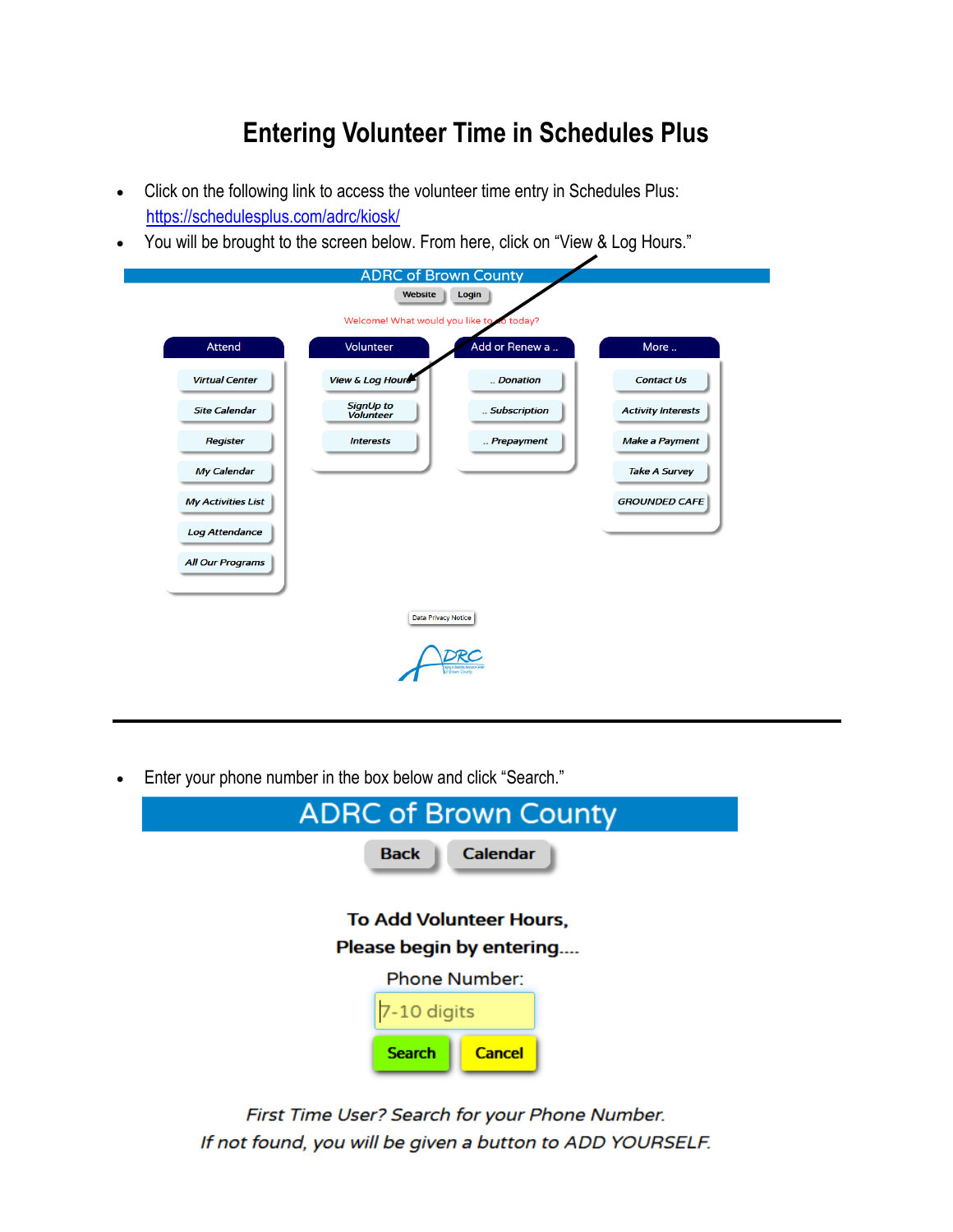| If your phone number is<br>$\bullet$                                                    |                                          |  |  |  |
|-----------------------------------------------------------------------------------------|------------------------------------------|--|--|--|
| already in the system, your                                                             | <b>ADRC of Brown County</b>              |  |  |  |
| name should appear below.<br>If it does not show up, click<br>on, "Not Found? Add Your- | <b>Calendar</b><br><b>Back</b>           |  |  |  |
| self."                                                                                  | <b>Phone Number:</b>                     |  |  |  |
|                                                                                         | 4484560                                  |  |  |  |
|                                                                                         | <b>Search</b><br><b>Cancel</b>           |  |  |  |
|                                                                                         | To Add Volunteer Hours, select your name |  |  |  |
|                                                                                         | Angela V                                 |  |  |  |
|                                                                                         | Not Found?<br><b>Add Yourself</b>        |  |  |  |

To add your information to the database, complete the boxes below and click Save.

|           |                       | <b>ADRC of Brown County</b>                                  |
|-----------|-----------------------|--------------------------------------------------------------|
|           |                       | <b>Calendar</b><br><b>Home</b><br><b>Website</b>             |
|           |                       | To Add yourself to our database, enter the information below |
|           | $* =$ required field  |                                                              |
| $\bullet$ | Name:                 |                                                              |
| $\bullet$ | Address:              |                                                              |
| *         | City/State/Zip        |                                                              |
| $\bullet$ | Telephone Number:     | (example: xxx-xxx-xxxx or xxx-xxxx)                          |
|           | E-MAIL address:       | (e.g. marysmith@yahoo.com)                                   |
|           | <b>Business Name:</b> |                                                              |
|           |                       |                                                              |

Save

Cancel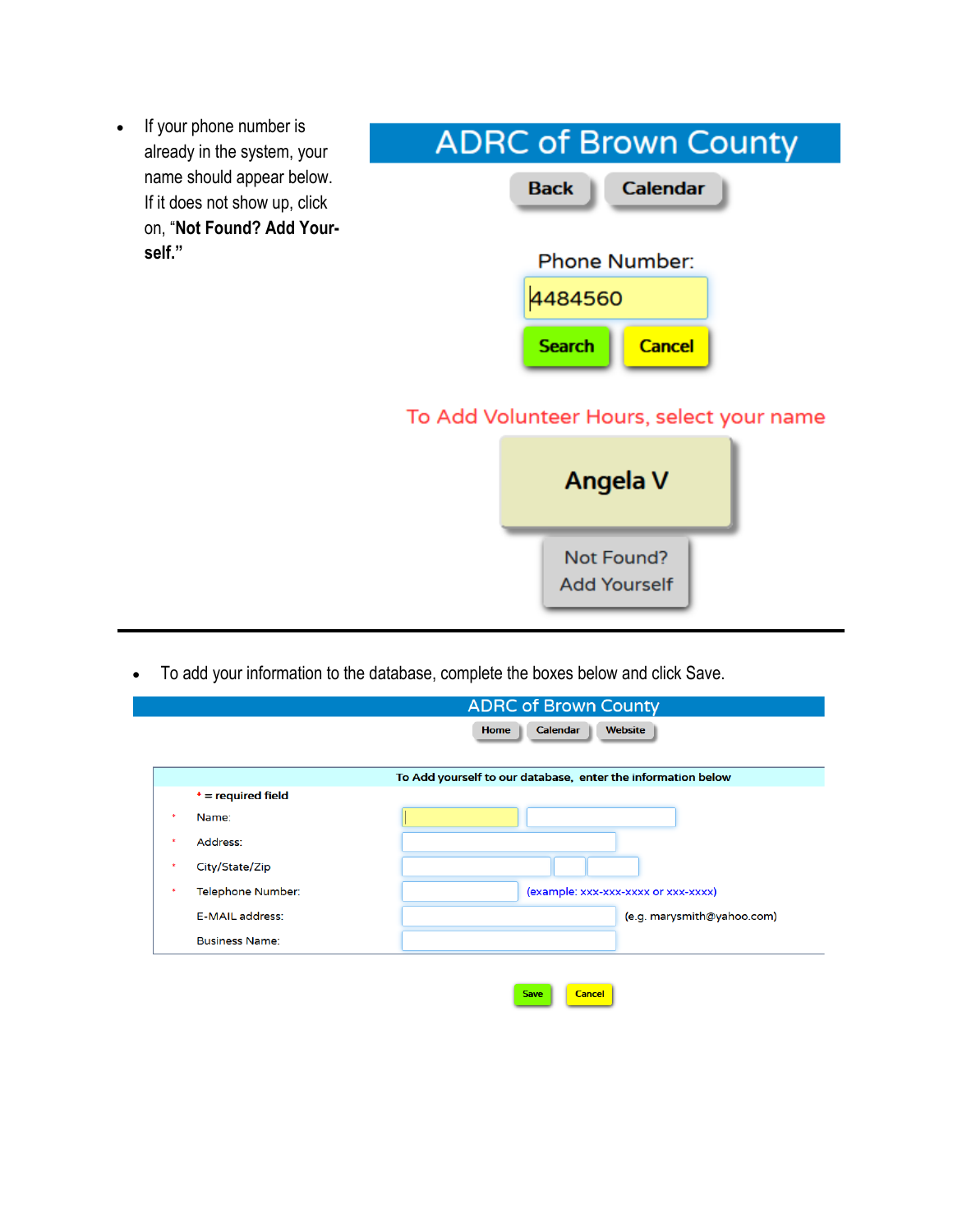- Once you've pulled up your file, you may now begin to enter your volunteer hours as shown in the image below.
	- $\Rightarrow$  The date may be entered as single date or a date range.
	- $\Rightarrow$  The "Type," the department you are volunteering in/for. Once you select the type, you will see another box pop up to list a breakdown of your hours.

| <b>ADRC of Brown County</b>                                                                              |                |                     |                |               |  |
|----------------------------------------------------------------------------------------------------------|----------------|---------------------|----------------|---------------|--|
| <b>Virtual Center</b><br>Home                                                                            | <b>Catalog</b> | <b>Calendar</b>     | <b>Website</b> | <b>Logout</b> |  |
| Thank you for Volunteering!<br>To add hours, please complete this form and SAVE. $(*)$ = required fields |                |                     |                |               |  |
| Name:                                                                                                    | Angela V       | <b>VIEW HISTORY</b> |                |               |  |
| Phone:                                                                                                   | (920) 448-4560 |                     |                |               |  |
| Date:                                                                                                    |                | $(*)$               |                |               |  |
| Type:                                                                                                    | Select         | v                   |                |               |  |
| Hours:                                                                                                   | $(*)$          |                     |                |               |  |
| Comment:                                                                                                 |                |                     |                |               |  |
| Mileage:                                                                                                 |                |                     |                |               |  |
|                                                                                                          | <b>SAVE</b>    |                     |                |               |  |

• Please see the following page titled, **"Definitions,"** for additional information on what is being asked for in each box.

| <b>ADRC of Brown County</b>                                                                              |  |  |  |  |  |
|----------------------------------------------------------------------------------------------------------|--|--|--|--|--|
| <b>Home</b><br><b>Virtual Center</b><br><b>Calendar</b><br>Logout<br>Catalog<br><b>Website</b>           |  |  |  |  |  |
| Thank you for Volunteering!<br>To add hours, please complete this form and SAVE. $(*)$ = required fields |  |  |  |  |  |
| Angela V<br>Name:<br><b>VIEW HISTORY</b>                                                                 |  |  |  |  |  |
| Phone:<br>(920) 448-4560                                                                                 |  |  |  |  |  |
| <b>HOURS BREAKDOWN</b><br>D.                                                                             |  |  |  |  |  |
| Ty<br>Program:                                                                                           |  |  |  |  |  |
| H<br>Training:                                                                                           |  |  |  |  |  |
| Meeting:<br>C <sub>0</sub>                                                                               |  |  |  |  |  |
| Prep Time:                                                                                               |  |  |  |  |  |
| M<br>Research:                                                                                           |  |  |  |  |  |
| Site:                                                                                                    |  |  |  |  |  |
|                                                                                                          |  |  |  |  |  |
|                                                                                                          |  |  |  |  |  |
| Done with Detail<br><b>Cancel</b>                                                                        |  |  |  |  |  |
|                                                                                                          |  |  |  |  |  |